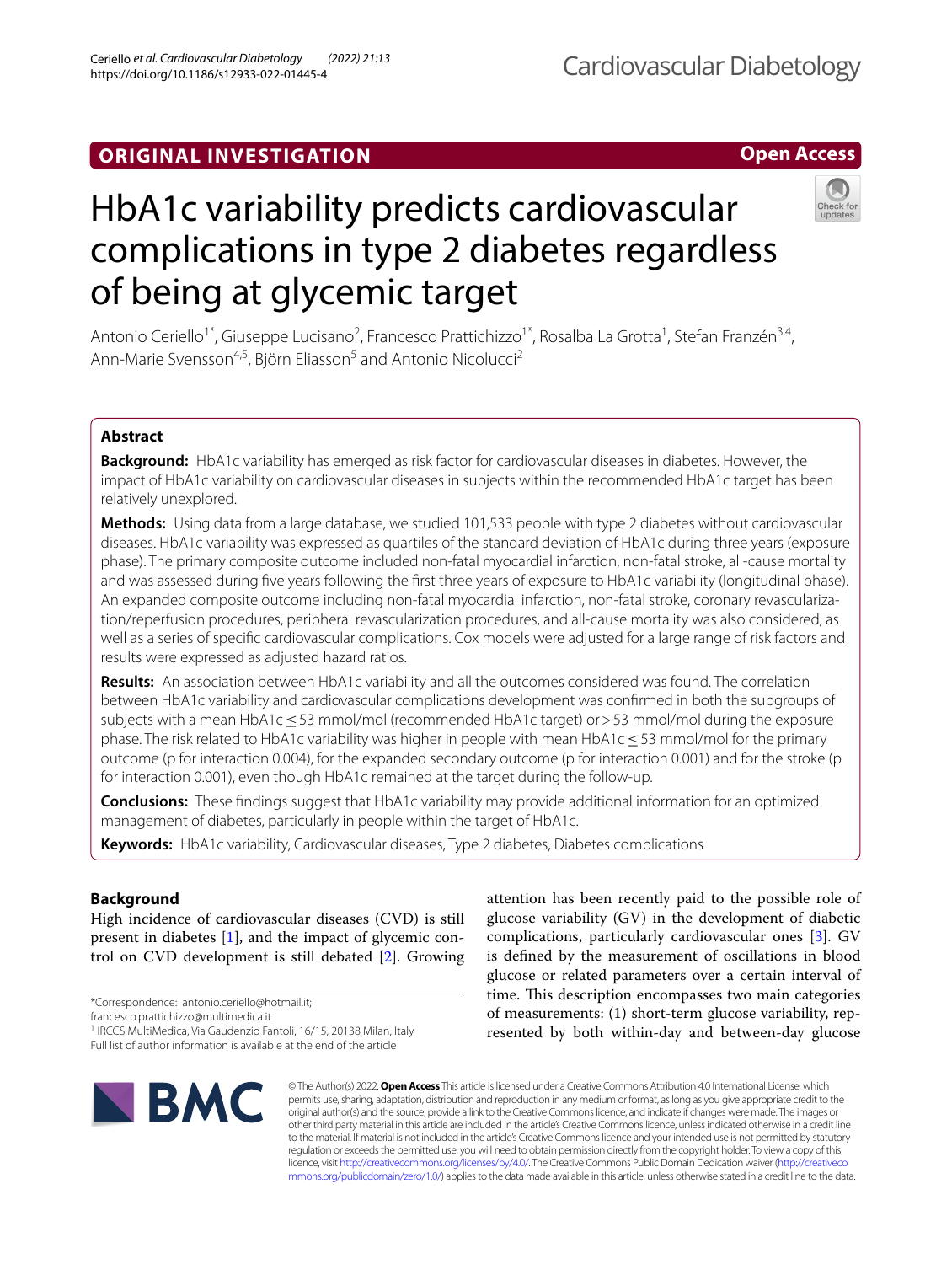variability, and (2) long-term glucose variability, usually based on serial determinations over a longer period of time using HbA1c [\[4](#page-7-3)].

Many observational studies [[3\]](#page-7-2) and post-hoc analyses of trials such as the ADVANCE [\[5](#page-7-4)], the DEVOTE [[6\]](#page-7-5), the VADT [\[7](#page-7-6)], the ALLHAT [[8\]](#page-7-7), the ACCORD [\[9](#page-7-8)], the EMPA-REG OUTCOME [\[10](#page-7-9)], the FIELD [[11\]](#page-7-10) and the Look AHEAD [\[12](#page-7-11)] confrm that in type 2 diabetes (T2D) GV is correlated with an increased risk of CVD and/or all-cause mortality. However, data relative to the impact of long-term GV, assessed as visit-to-visit variability of HbA1c, on a range of cardiovascular outcomes from large, well-characterized, prospective cohorts of patients with T2D, adjusting for multiple risk factors and with proper outcome adjudication, are limited [\[3](#page-7-2)]. In addition, recent studies suggest that HbA1c variability, especially HbA1c- coefficient of variation, seems to play an important role in microvascular disease outcomes among patients with relatively optimal baseline glycemic control [\[13](#page-8-0)] and in predicting left ventricular remodeling and dysfunction in T2D patients [[14\]](#page-8-1). However, the possible impact of GV on a large range of CV outcomes in patients within the recommended HbA1c target has not been thoroughly explored  $[3]$  $[3]$ . The present study evaluated the possible link between visit-to-visit HbA1c variability and the risk of cardiovascular complications among people with T2D and without prevalent CVD at baseline, using data relative to 101,533 patients from the Swedish National Diabetes Register (NDR) [[15\]](#page-8-2). Moreover, to assess the relevance of GV specifcally in patients considered at target according to guidelines recommendations [[16](#page-8-3)], we tested the impact of HbA1c variability on the development of CVD comparing patients with a mean HbA1c  $\leq$  53 mmol/mol with those with a mean HbA1c>53 mmol/mol.

# **Methods**

## **Population and study design**

The database consulted derives from the NDR. The NDR, initiated in 1996, has been described previously  $[1]$  $[1]$ . This registry includes information on risk factors, complications of diabetes, and medications for patients 18 years of age or older. All patients have consented to being reported in NDR, while no individual consent is required to be included in this study according to Swedish law. The regional ethical review board approved this study protocol. Around 90% of all patients in Sweden with diabetes are included in NDR [\[1](#page-7-0)].

People with T2D and at least fve HbA1c measurements, measured by standard procedures, in the NDR between January 1st, 2000, and September 25th, 2019 were considered for this study. Information collected included gender, age, smoking, diabetes duration, measurements of HbA1c, body weight, blood pressure, serum creatinine, urinary albumin excretion, total-cholesterol, low-density lipoprotein cholesterol (LDL), high-density lipoprotein cholesterol (HDL) and triglycerides. Information on antihyperglycemic treatment (diet, oral agents, insulin, oral agents + insulin), antihypertensive treatment (yes vs. no), lipid-lowering treatment (yes vs. no) and aspirin (yes vs. no) was also collected.

The estimated glomerular filtration rare (eGFR) was estimated for each patient by using the Modifcation of Diet in Renal Disease Eq. (44). Albuminuria from a single measure was categorized as normal (ACR< 30 mg/g), microalbuminuria (30 < ACR< 300 mg/g) and macroalbuminuria  $(ACR > 300 \, \text{mg/g})$ . The presence of diabetes complications (retinopathy, cardio-cerebrovascular, heart failure, peripheral arterial disease, minor and major amputations) was also registered, using the International Classifcation of Diseases, 9th Revision and 10th Revision  $[17]$  $[17]$  $[17]$ . The specific codes are listed in Additional fle [1:](#page-7-12) Table S1.

The primary outcome was represented by a composite of frst occurrence of non-fatal myocardial infarction, non-fatal stroke, and all-cause mortality. Mortality for specifc causes could not be assessed due to the inherent nature of the data contained in the registry.

The following secondary outcomes were considered: non-fatal myocardial infarction, non-fatal stroke, all- cause mortality, coronary reperfusion/revascularization procedures (CABG, PCI), peripheral arterial disease, peripheral vascular angioplasty, hospitalization for heart failure, foot ulcer. An expanded composite outcome (including non-fatal myocardial infarction, non-fatal stroke, coronary revascularization/reperfusion (PCI, CABG) procedures, peripheral revascularization procedures) and all-cause mortality were also considered.

Within the database, we identifed all subjects with at least five measurements of HbA1c  $[18]$  $[18]$  taken over a period of three consecutive years. Starting from the end of the third year of observation (exposure phase), those with no history of major cardiovascular events were followed up to the latest available data (longitudinal phase) (Fig. [1](#page-2-0)). Patients with prevalent macrovascular diseases, *i.e*. a previous non-fatal myocardial infarction, non-fatal stroke, coronary reperfusion/revascularization procedures, peripheral arterial disease, peripheral vascular angioplasty, and hospitalization for heart failure, at baseline or experiencing such outcomes during the exposure phase were excluded. Subjects were also divided in two subgroups, based on the average HbA1c levels during the exposure phase  $\leq$  53 mmol/mol or > 53 mmol/mol.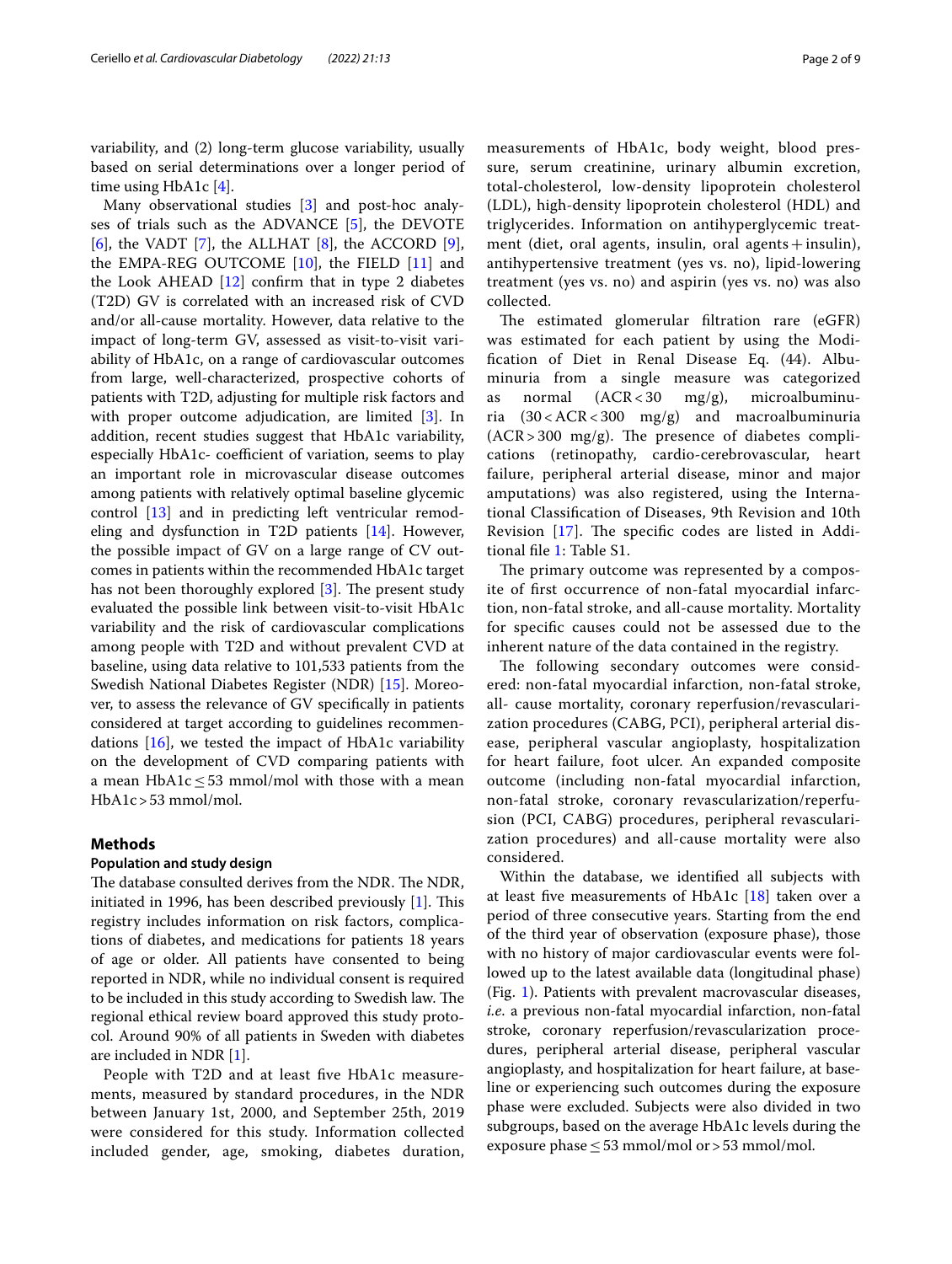

#### <span id="page-2-0"></span>**Statistical analysis**

Descriptive data are summarized as median and interquartile range for continuous variables and percentages for categorical variables. HbA1c variability was expressed as the standard deviation of the measures during the three years preceding the longitudinal phase of the study. A minimum of fve measures was considered, in order to have a robust estimate of variability [\[18](#page-8-5)]. People were thus grouped according to the quartiles for HbA1c variability. The association between HbA1c variability and risk of developing the outcomes of interest was investigated through multivariate Cox regression analyses. Each Cox model also included the following baseline covariates: age, gender, duration of diabetes, body weight, smoking, values of HbA1c, systolic and diastolic blood pressure, total cholesterol, HDL, LDL, triglycerides, albuminuria, eGFR, retinopathy, treatment for diabetes, hypertension, dyslipidemia, and aspirin. To manage missing data relative to covariates, a category of missing data was added for each covariate in the multivariate analysis. However, such numbers were negligible (data not shown).

In all Cox models, patients were censored at the last visit. Results are expressed as hazard ratios (HRs) with their 95% confdence interval (95%CI).

The association between HbA1c variability and risk of developing the outcomes of interest was also investigated separately for patients with average HbA1c levels  $\leq$  53 mmol/mol or > 53 mmol/mol during the exposure phase. Quartiles of HbA1c variability were estimated separately for these two subgroups. A test for interaction was applied to assess any differential effect of HbA1c variability in subjects with HbA1c levels  $\leq$  53 mmol/mol  $or > 53$  mmol/mol during the exposure phase. The predictive impact of being at target of HbA1c or not at the baseline on the outcomes was evaluated by Cox models adjusted for the same risk factors of overall analysis. Tests were 2-sided, and a p value <0.05 was considered statistically signifcant. Statistical analyses were performed with SAS software, version 9.4 (SAS Institute Inc. North Carolina, USA).

# **Results**

From the 515,964 patients with T2D present in the database, we identifed all subjects with at least fve measurements of HbA1c taken over a period of three consecutive years ( $n=310,625$  excluded). Starting from the end of the third year of observation (exposure phase), those with no history of major cardiovascular events  $(n=83,409)$ excluded) and with available follow-up  $(n=20,397)$ excluded) were divided into quartiles and followed up to the latest available data (longitudinal phase) (Fig. [1](#page-2-0)). This design yielded a population of 101,533 subjects without established CVD. Characteristics of patients by quartiles of HbA1c variability are reported in Table [1](#page-3-0). People in the upper quartile of HbA1c variability were younger, with a higher prevalence of males, had shorter diabetes duration, a higher prevalence of smokers, and a higher prevalence of insulin use. HbA1c levels increased with increasing levels of HbA1c variability. The median follow-up time of the longitudinal phase was 4·4 years (range 2·1–6·7).

### **Primary and secondary outcomes in the overall cohort**

The association between the measure of intra-individual HbA1c variability and the development of the diferent outcomes, adjusted for all the available risk factors, is reported in Fig. [2](#page-4-0) and in the Additional fle [1](#page-7-12): Table S2.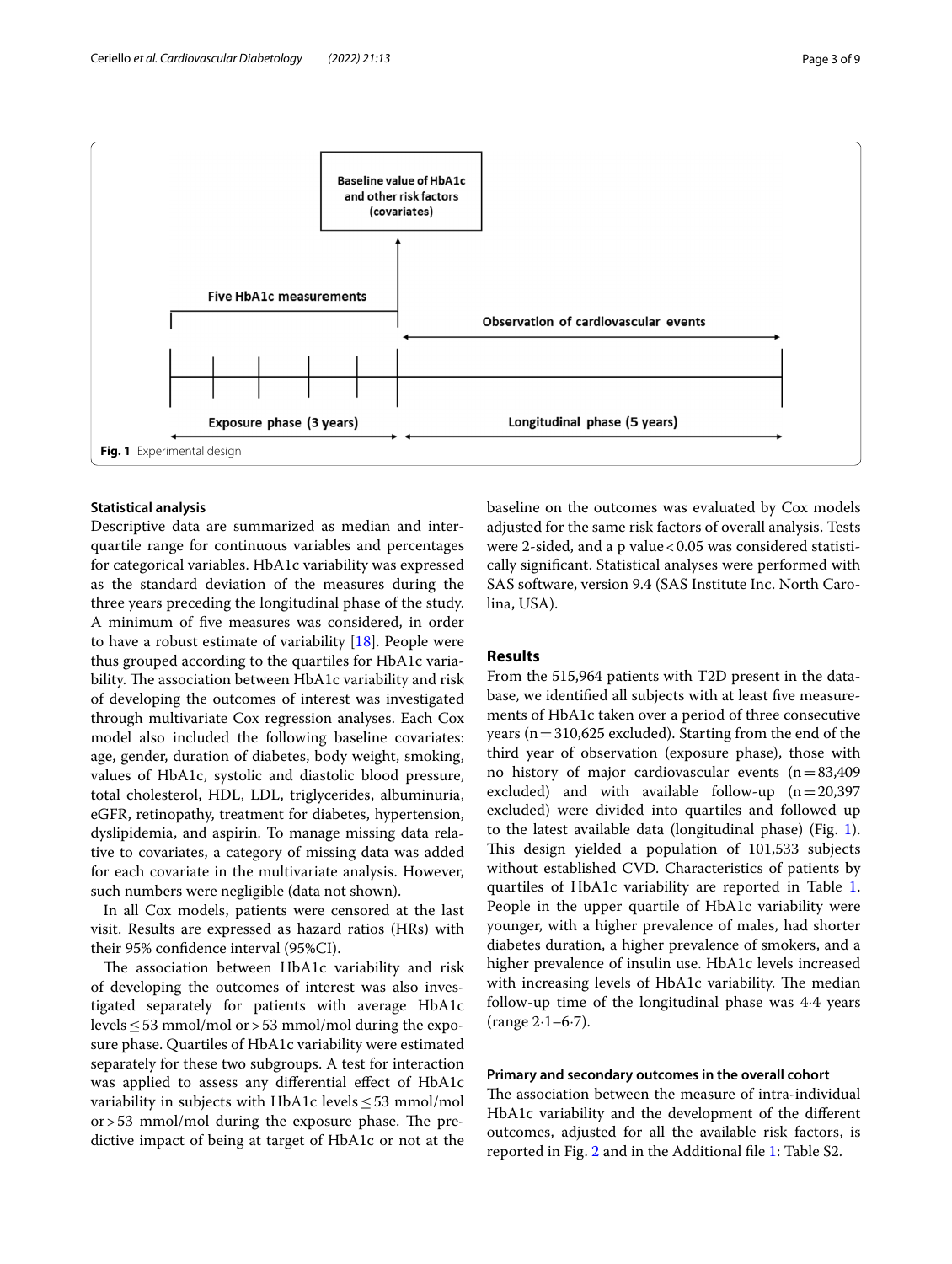| Characteristic                    | <b>Quartiles of HbA1c variability</b> |                  |                   |                   | p-value   |
|-----------------------------------|---------------------------------------|------------------|-------------------|-------------------|-----------|
|                                   | $\mathbf{I}$                          | $\mathbf{H}$     | Ш                 | IV                |           |
| No. of patients                   | 25,143                                | 25,442           | 25,426            | 25,522            | <b>NS</b> |
| SD of HbA1c                       | $1.9(1.4-2.3)$                        | $3.6(3.1 - 4.2)$ | $6.5(5.6 - 7.6)$  | 14.3 (11.1-19.7)  | < 0.0001  |
| Gender (% males)                  | 47.7                                  | 53.5             | 57.8              | 63.4              | < 0.0001  |
| Age (years)                       | 68.0 (61.0-74.0)                      | 66.0 (58.0-72.0) | 63.0 (55.0-71.0)  | 60.0 (52.0-68.0)  | < 0.0001  |
| Smoking %                         | 13.2                                  | 14.3             | 16.0              | 18.9              | < 0.0001  |
| BMI $kg/m2$                       | 28.7 (25.6-32.3)                      | 29.1 (26.1-32.8) | 29.6 (26.4-33.3)  | 29.8 (26.5-33.8)  | < 0.0001  |
| Duration of diabetes %            |                                       |                  |                   |                   |           |
| $\leq$ 2 years                    | 17.2                                  | 14.8             | 13.4              | 20.5              | < 0.0001  |
| $2.1 - 5$ years                   | 57.3                                  | 54.3             | 50.0              | 56.3              |           |
| $5.1 - 10$ years                  | 14.5                                  | 16.0             | 17.4              | 12.0              |           |
| $>10$ years                       | 11.0                                  | 15.0             | 19.2              | 11.2              |           |
| HbA1c (mmol/mol)                  | 45.0 (41.0-49.0)                      | 49.0 (44.0-54.0) | 54.0 (47.0-61.0)  | 54.0 (46.0-67.0)  | <b>NS</b> |
| Systolic blood pressure (mmHg)    | 135 (125-142)                         | 135 (125-142)    | 135 (125-142)     | 133 (125-142)     | <b>NS</b> |
| Diastolic blood pressure (mmHg)   | $80(70 - 82)$                         | $80(70 - 83)$    | 80 (70-84)        | $80(74 - 85)$     | <b>NS</b> |
| Total cholesterol (mmol/l)        | $4.7(4.1 - 5.4)$                      | $4.6(4.0-5.3)$   | $4.6(4.0-5.3)$    | $4.7(4.0 - 5.4)$  | <b>NS</b> |
| HDL cholesterol (mmol/l)          | $1.3(1.1-1.6)$                        | $1.2(1.0-1.5)$   | $1.2(1.0-1.4)$    | $1.1(1.0-1.4)$    | <b>NS</b> |
| LDL cholesterol (mmol/l)          | $2.6(2.1-3.3)$                        | $2.6(2.0-3.2)$   | $2.6(2.0-3.2)$    | $2.6(2.0-3.3)$    | <b>NS</b> |
| Triglycerides (mmol/l)            | $1.4(1.0-1.9)$                        | $1.5(1.1-2.1)$   | $1.6(1.2 - 2.3)$  | $1.7(1.2 - 2.4)$  | <b>NS</b> |
| Albuminuria %                     |                                       |                  |                   |                   | < 0.0001  |
| No albuminuria                    | 79.8                                  | 77.9             | 74.9              | 73.9              |           |
| Microalbuminuria                  | 11.4                                  | 13.4             | 15.2              | 16.0              |           |
| Macroalbuminuria                  | 2.4                                   | 3.3              | 4.2               | 4.2               |           |
| Not available                     | 6.3                                   | 5.5              | 5.7               | 6.0               |           |
| eGFR (ml/min/1.73m <sup>2</sup> ) | 79.9 (67.6-93.6)                      | 83.0 (69.6-97.3) | 85.6 (71.1-101.0) | 89.4 (74.8-105.1) | < 0.0001  |
| Diabetes retinopathy %            | 12.4%                                 | 15.1%            | 18.8%             | 18.4%             | < 0.0001  |
| Diabetes treatment %              |                                       |                  |                   |                   | < 0.0001  |
| Lifestyle only                    | 31.8                                  | 15.5             | 8.7               | 7.5               |           |
| Oral agent                        | 60.7                                  | 69.6             | 65.2              | 61.0              |           |
| Insulin                           | 3.2                                   | 6.4              | 9.9               | 10.8              |           |
| $Insulin + oral agents$           | 4.3                                   | 8.6              | 16.3              | 20.6              |           |
| Subjects taking GLP-1RA           | $\overline{7}$                        | $\overline{7}$   | 9                 | 6                 | <b>NS</b> |
| Subjects taking SGLT2-I           | $\mathbf{1}$                          | $\overline{4}$   | 3                 | 8                 | <b>NS</b> |
| Antihypertensive medication %     | 74.7                                  | 71.7             | 69.4              | 62.6              | < 0.0001  |
| Statin medication %               | 59.5                                  | 60.1             | 58.2              | 54.4              | < 0.0001  |
| Aspirin %                         | 22.2                                  | 22.2             | 22.6              | 16.4              | < 0.0001  |

# <span id="page-3-0"></span>**Table 1** Characteristics of the study population by quartiles of HbA1c variability

The risk of the primary composite outcome represented by non-fatal myocardial infarction, non-fatal stroke, and all-cause mortality signifcantly increased with increasing HbA1c variability. Compared to the lowest quartile of HbA1c variability, the risk of the primary outcome increased by 16% in the second quartile (HR=1.16; 95% CI 1.11–1.22), by 28% in the third quartile (HR=1.28; 95% CI 1.22–1.35), and by 41% in the upper quartile (HR = 1.41; 95% CI 1.34–1.49) (Additional fle [1:](#page-7-12) Table S2, Fig. [2](#page-4-0)). A linear increase in the risk of event associated with increasing HbA1c variability was

documented for most of the outcomes considered (Additional fle [1:](#page-7-12) Table S2, Fig. [2\)](#page-4-0). In particular, compared to people in the lowest quartile of HbA1c variability, those in the upper quartile had a 48% increased risk of all-cause mortality (HR=1.48; 95% CI 1.39–1.58), a 31% increased risk of myocardial infarction (HR=1.31; 95%CI 1.17– 1.47), a 34% increased risk of stroke (HR=1.34;  $95\%$ CI 1.19–1.50), a 39% higher risk of heart failure (HR=1.39; 95%CI 1.27–1.53), and a 76% higher risk of foot ulcers  $(HR=1.76; 95\% CI 1.36-2.28)$ . The risk of the expanded composite outcome increased across quartiles of HbA1c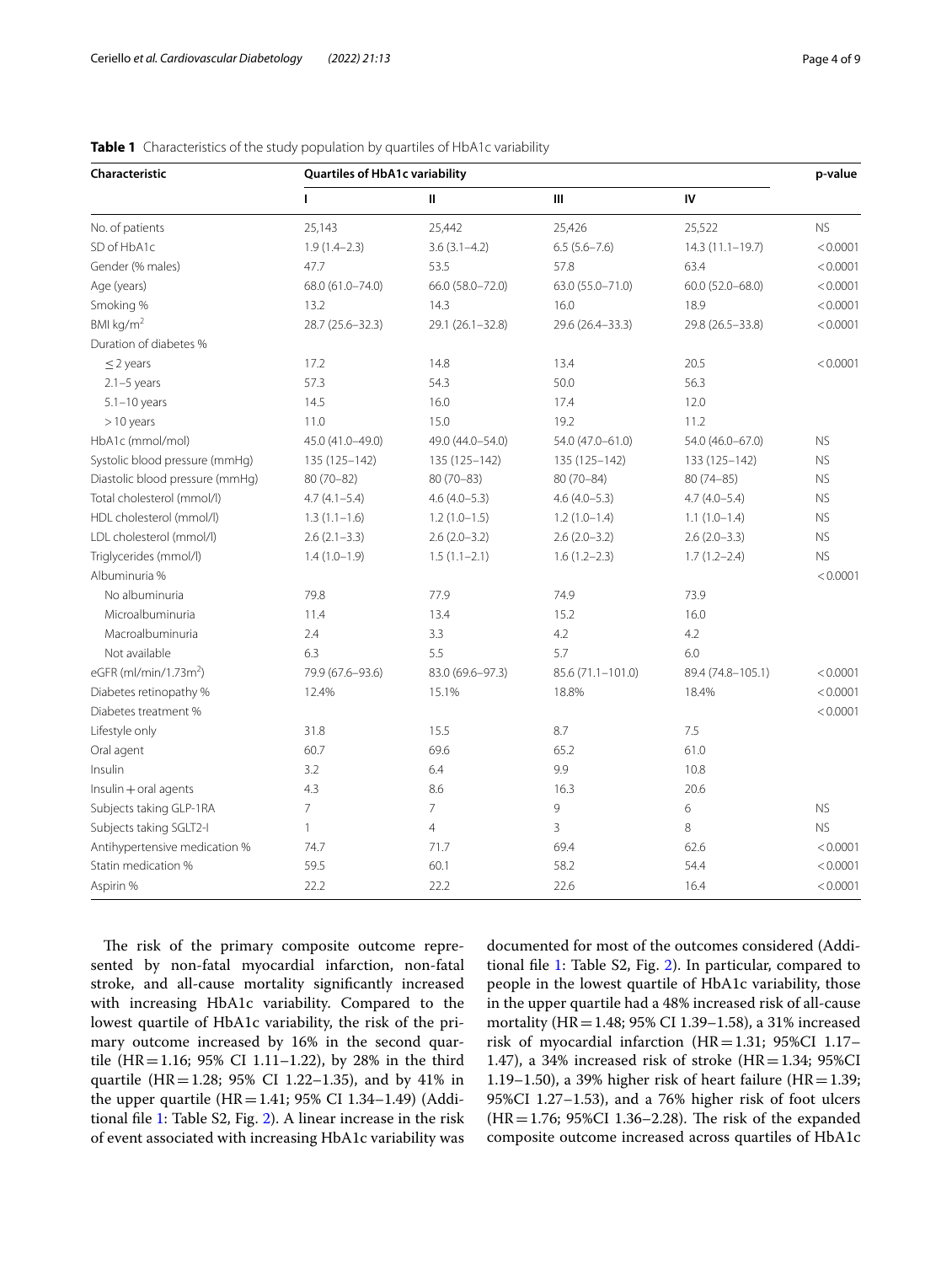

<span id="page-4-0"></span>variability, with an excess risk of 38% for the upper quartile compared with the lowest quartile  $(HR=1.38; 95\%CI$ 1.31–1.45).

#### **Subgroup analysis in patients at or not at target**

To assess if GV was associated with the development of complications also in subjects at target HbA1c, we analysed and compared outcome data in the subgroups of patients with mean HbA1c  $\leq$  53 mmol/mol [at target, AT] or>53 mmol/mol [not at target, NAT] during the exposure phase. Compared to people in the lowest quartile of HbA1c variability, those in the upper quartile and AT had a 45% increased risk for the primary composite outcome, while the upper quartile of NAT group showed a 17% increased risk for the primary composite outcome  $(HR=1.45; 95\% \text{ CI } 1.35-1.55 \text{ and } HR=1.17; \text{ CI } 1.09;$ 1.26, respectively; p for interaction 0.004) (Fig. [3](#page-5-0)). The expanded composite outcome showed a similar trend (HR=1.43; 95% CI 1.34–1.52 for Q4 vs Q1 in AT and  $HR = 1.13$ ; CI 1.05- 1.21 for Q4 vs Q1 in NAT; p for interaction 0.001) (Fig. [3](#page-5-0)). Regarding individual outcomes, only stroke showed a signifcant interaction between AT and NAT subjects (HR=1.43; 95% CI 1.24–1.65 for Q4 vs Q1 in AT and HR=1.11; CI 0.96- 1.29 for Q4 vs Q1 in NAT; p for interaction 0.001) (Fig. [3\)](#page-5-0). However, AT subjects in Q4 had a signifcant higher risk of all-cause

mortality, myocardial infarction, hospitalization for heart failure, peripheral artery disease and foot ulcer when compared to Q1 of the same group (Additional fle [1](#page-7-12): Figure S1). Similar trends but with a generally lower magnitude were observed for NAT patients (Additional fle [1](#page-7-12): Figure S1).

As shown in Table [2](#page-6-0), the mean HbA1c during the follow-up in people AT was below the target in any quartile of HbA1c variability, suggesting that HbA1c levels during the longitudinal phase did not account for the observed diferences. In addition, baseline HbA1c was predictive for primary composite outcome  $(p < 0.001)$  and for expanded composite outcome  $(p < 0.001)$  in NAT subjects but not in people AT ( $p=0.13$  and  $p=0.27$ , respectively) (data not shown), corroborating the observation that HbA1c variability is linked to the development of complications independently of its levels.

# **Discussion**

A number of studies showed an association between HbA1c variability and all-cause mortality [[5](#page-7-4), [9,](#page-7-8) [11](#page-7-10), [12](#page-7-11), [18](#page-8-5)[–21](#page-8-6)], while the reports on the association between HbA1c variability and cardiovascular complications are quite heterogeneous. Indeed, many studies focused only on some of the possible cardiovascular complications [\[5](#page-7-4), [10](#page-7-9)[–12](#page-7-11), [21–](#page-8-6)[24\]](#page-8-7), while others showed no association of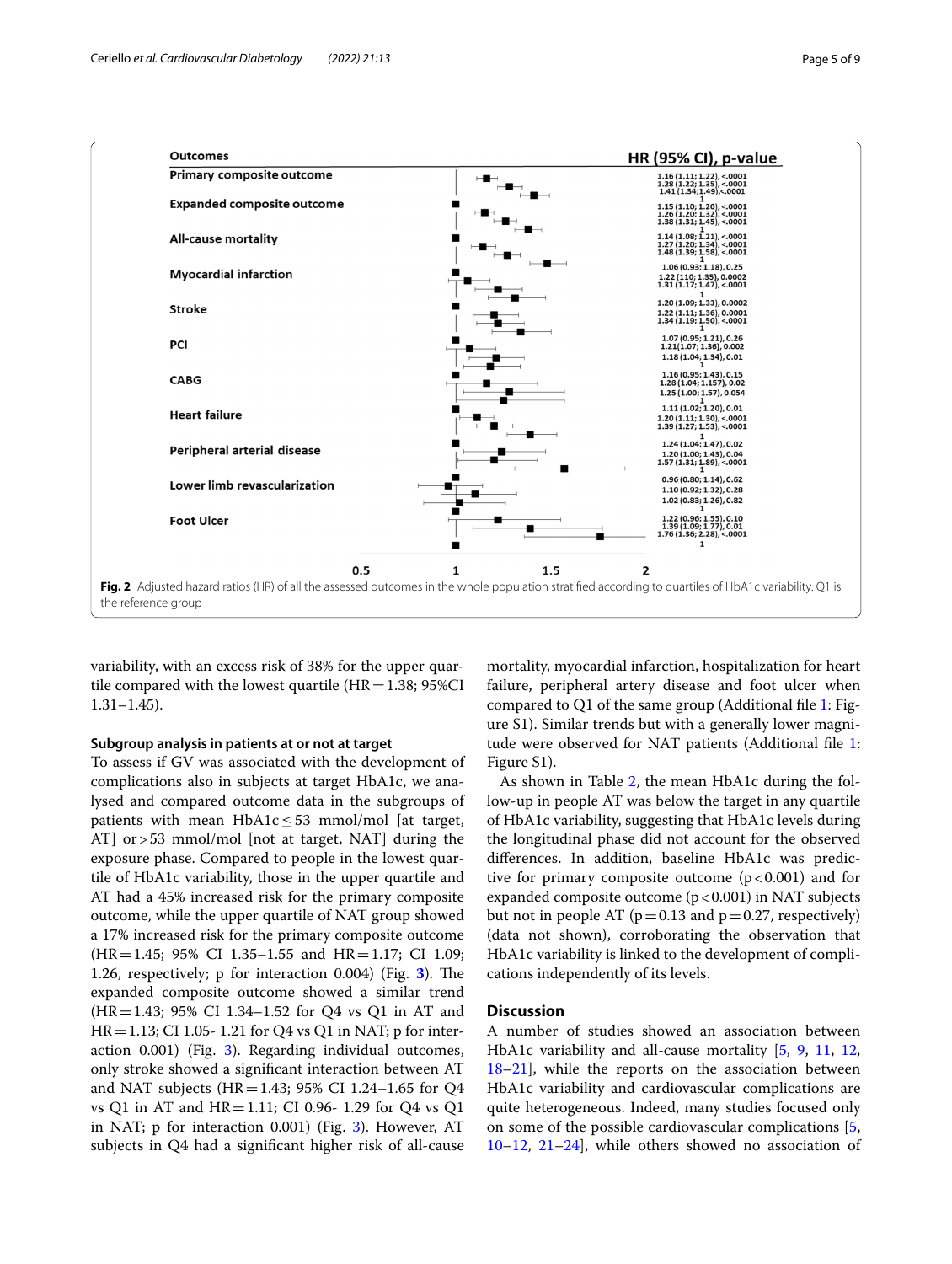

<span id="page-5-0"></span>HbA1c variability with cardiovascular outcomes [\[7](#page-7-6)]. In a meta-analysis, combining data from both type 1 diabetes and T2D, HbA1c variability was superior at predicting diabetes-related complications than mean HbA1c [\[25](#page-8-8)]. However, most of these studies had few adjustments for

potential confounders, with an inconsistent defnition of HbA1c variability [\[25](#page-8-8)]. In this study, we showed that high HbA1c variability is predictive of almost all of cardiovascular complication in T2D, demonstrating an association of HbA1c variability with a large range of cardiovascular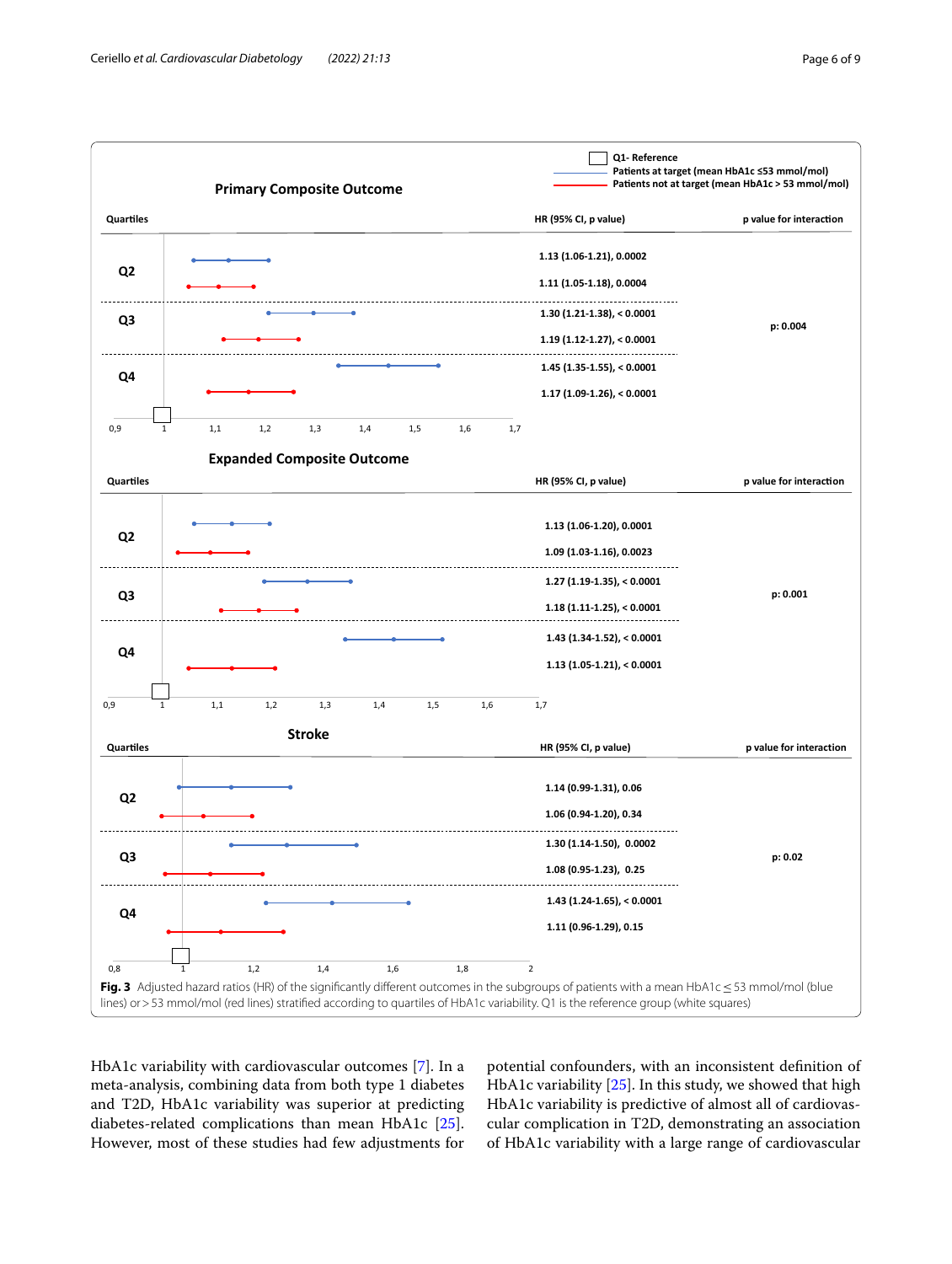|                  | <b>Quartiles of HbA1c variability</b> |                     |                  |                  |  |  |
|------------------|---------------------------------------|---------------------|------------------|------------------|--|--|
|                  | Q1                                    | Q2                  | Q3               | Q4               |  |  |
|                  | 25,143                                | 25,442              | 25,426           | 25,522           |  |  |
| HbA1c (mmol/mol) | 46.5 (42.0-52.0)                      | $51.3(45.8 - 57.6)$ | 56.0 (49.3–63.7) | 57.0 (49.3-66.8) |  |  |
| HbA1c SD         | $2.8(1.7-4.9)$                        | $4.3(2.6 - 7.1)$    | $6.0(3.6-9.1)$   | $6.7(3.7-10.8)$  |  |  |

<span id="page-6-0"></span>**Table 2** Mean HbA1c levels and HbA1c variability during the follow-up, according to quartiles (Q1-4) of HbA1c variability at baseline, in subjects with a mean HbA1c≤53 mmol/mol during the exposure phase

Data are reported as median and interquartile range. *SD* standard deviation

complications in a very large population of T2D patients in primary CV prevention and longitudinally followed for a long period.

Few studies [[18,](#page-8-5) [26\]](#page-8-9) tried to dissect the contribution of HbA1c variability to the development of complications specifcally in patients with HbA1c values within the range recommended by treatment guidelines [\[16](#page-8-3)]. Here, we substantiate the evidence that HbA1c variability seems to be more dangerous, at least for the primary outcome, for the expanded composite outcome and for stroke, in people with mean HbA1c at target during the exposure phase, extending previous data derived from much smaller cohorts [[18,](#page-8-5) [26](#page-8-9)]. Of note, the mean HbA1c level remained at target during the observational followup, suggesting that particular attention to HbA1c oscillations should be reserved to people with T2D with good glycemic control. In addition, this observation might provide a further explanation to the observed failure of selected trials testing the efect of a more intensive vs conventional glycemic control on the development of cardiovascular complications [\[27](#page-8-10)], such as the ACCORD [[28\]](#page-8-11) and the ADVANCE [[29\]](#page-8-12) trials, which showed no reduction of cardiovascular events in people treated more aggressively, despite the efective reduction of HbA1c values. Indeed, recent data showed that HbA1c variability combined with mean HbA1c conferred an increased risk for all-cause mortality in the intensive-therapy group in the ACCORD trial [\[9](#page-7-8)], while variability in HbA1c alone was independently associated with risk of heart failure in the same trial [[30\]](#page-8-13). Similar fndings were observed in the ADVANCE trial [[5\]](#page-7-4), albeit no outcome heterogeneity was observed when comparing the intensive and the control group, which however showed similar patterns of HbA1c oscillations. Of note, a high, long-term variability of fasting glucose, but not of HbA1c, was suggested to explain the loss of the benefcial efect of intensive therapy also in the VADT trial [\[7](#page-7-6)].

GV is usually defned by the measurement of fuctuations of glucose or other related parameters of glucose homoeostasis over a given interval of time [\[3](#page-7-2)]. This description covers two predominant categories of measurements: short-term GV, represented by both within-day and between-day glycemic variability, and long-term GV, based on serial determinations over a longer period of time, usually involving HbA1c, but sometimes serial fasting and postprandial glucose measurements [[3](#page-7-2)]. Short-term GV reasonably cannot be used in long-term studies. The value of a short period of GV clearly cannot be representative of the long period of time, which is needed for the development of the complications. Therefore, visit-to-visit HbA1c variability may represent, at the moment, a good option for evaluating the glucose variability over a given long interval of time [[31\]](#page-8-14).

A number of intermediate pathways and mechanisms have been proposed as possible mediators of the GVinduced damage to the cardiovascular system. However, the majority of studies showing an efect of GV on oxidative stress, low-grade infammation and endothelial dysfunction, three key drivers of all diabetes complications, were conducted with short-term GV [[32–](#page-8-15)[36\]](#page-8-16). Whether such mechanisms are induced also by high visit-to-visit HbA1c variability is unknown [[31](#page-8-14)]. Nevertheless, exposure to intermittent periods of hyperglycemia induces long-lasting epigenetic alterations underlying the chronic activation of oxidative, infammatory and other detrimental pathways, even when HbA1c is at the target [[37](#page-8-17), [38\]](#page-8-18). Alternatively, GV is also associated with a high rate of hypoglycemia, which itself has been suggested as an independent risk factor for both atherosclerosis progression and cardiovascular events [[39,](#page-8-19) [40](#page-8-20)]. Considering that low levels of HbA1c are frequently accompanied by more frequent episodes of hypoglycemia [\[41](#page-8-21)] and that patients admitted to the hospital due to hypoglycemia have higher HbA1c variability  $[42]$  $[42]$ , the incidence of hypoglycemic episodes could eventually explain the worst efect of HbA1c in people at the target compared to those who are not, a hypothesis deserving exploration in future studies.

Our study has strengths and limitations. Strengths are: the large sample size of people with T2D, the population-based design, minimizing selection bias, the inclusion of people free of cardiovascular complications at the entry and the follow-up duration of median 4.4 years. Limitations are related to the impossibility of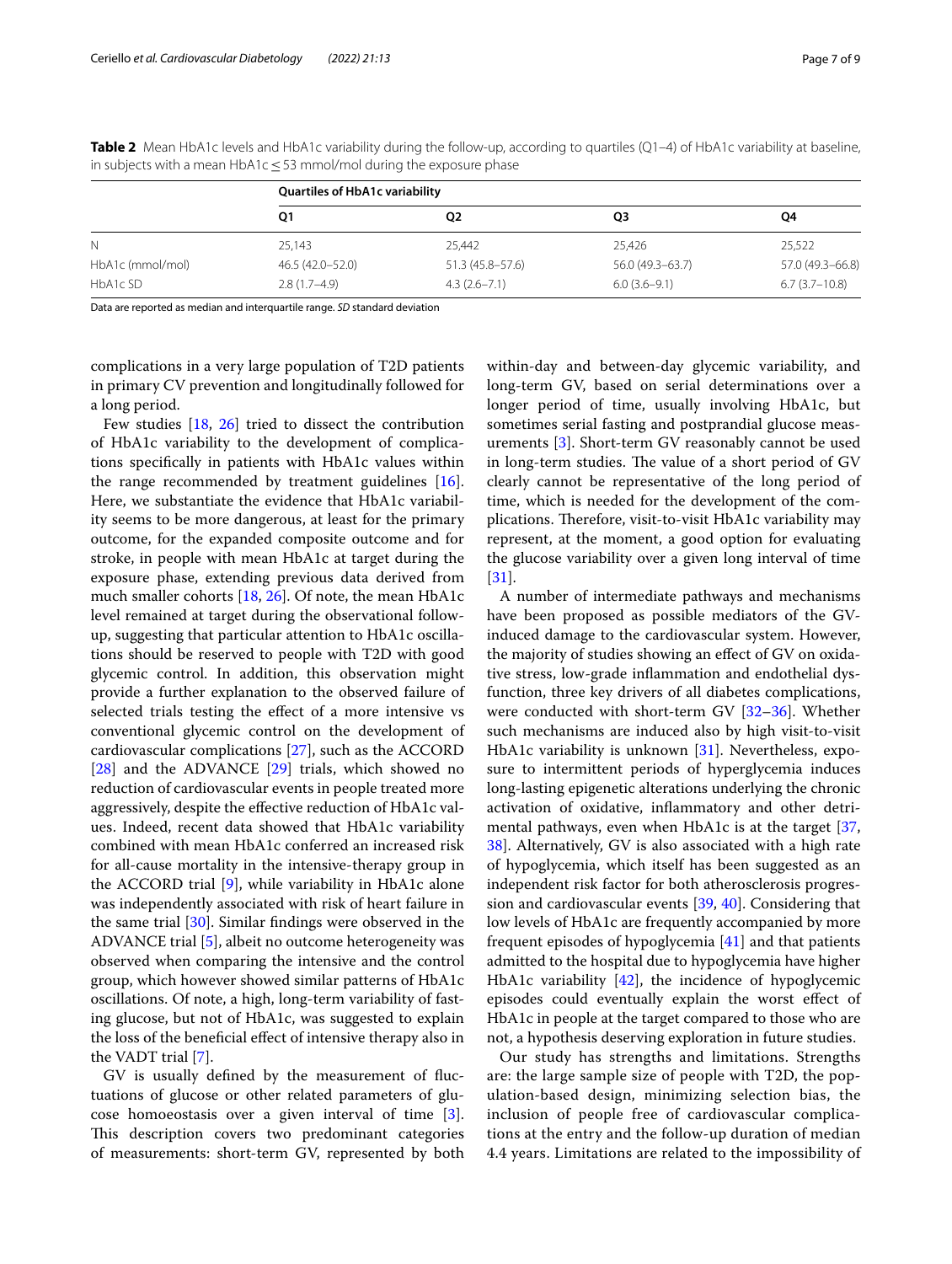establishing whether the correlation between HbA1c variability and CVD is efectively causal. Finally, the very small number of patients treated with GLP-1 or SGLT2-i, drugs able to protect against CVD [\[43](#page-8-23)], during the study ruled out that the use of these drugs infuenced the results but impede the exploration of whether such drugs beneft also long-term GV.

Specifc intervention trials are needed to confrm that reducing GV might reduce the burden of CV complications. However, such trial is very complicated to design and to perform, particularly because to confrm the hypothesis it would be needed that at the end of the study the two compared populations must have the same HbA1c, an equivalent therapy active on cardiovascular risk prevention [[43\]](#page-8-23) and difer only for the GV during the study. On the other hand, available evidence suggests that HbA1c should not be the only parameter adopted for a comprehensive evaluation of glycemic control and that careful evaluation of GV might provide additional information for an optimized management of diabetes [\[44](#page-8-24)].

## **Conclusions**

In summary, we provide evidence that HbA1c variability is an independent risk factor for CVD in people with T2D, even when their HbA1c falls within the range recommended by available guidelines.

#### **Abbreviations**

95%CI: 95% Confidence interval; CVD: Cardiovascular diseases; eGFR: Estimated glomerular fltration rare; GV: Glucose variability; HRs: Hazard ratios; HDL: High-density lipoprotein cholesterol; LDL: Low-density lipoprotein cholesterol; NDR: Swedish National Diabetes Register; T2D: Type 2 diabetes; HbA1c: Glycated hemoglobin; AT: At-target; NAT: Not-at-target.

#### **Supplementary Information**

The online version contains supplementary material available at [https://doi.](https://doi.org/10.1186/s12933-022-01445-4) [org/10.1186/s12933-022-01445-4](https://doi.org/10.1186/s12933-022-01445-4).

<span id="page-7-12"></span>Additional file 1. Additional figures and tables.

#### **Acknowledgements**

Not applicable.

#### **Authors' contributions**

AC: wrote and discussed the manuscript; GL: made the statistical analysis, wrote and discussed the manuscript; FP: wrote and discussed the manuscript; BE: collected the data, verifed the underlying data and reviewed the manuscript; SF: collected the data, verifed the underlying data and reviewed the manuscript; AMS: collected the data, verifed the underlying data and reviewed the manuscript; AN: wrote and discussed the manuscript. All authors read and approved the fnal manuscript.

#### **Funding**

This work was supported, in part, by the Italian Ministry of Health (Ricerca Cor‑ rente) to IRCCS MultiMedica.

#### **Availability of data and materials**

The datasets generated and/or analysed during the current study are not publicly available due to the Swedish legislation, but are available from the corresponding author on reasonable request.

#### **Declarations**

#### **Ethics approval and consent to participate**

All patients have consented to being reported in the Swedish National Diabetes Register, while no individual consent is required to be included in this study according to Swedish law. The regional ethical review board approved this study protocol.

#### **Consent for publication**

Not applicable.

#### **Competing interests**

The authors do not have competing interests to declare for this article.

#### **Author details**

<sup>1</sup> IRCCS MultiMedica, Via Gaudenzio Fantoli, 16/15, 20138 Milan, Italy. <sup>2</sup>CORE-SEARCH - Center for Outcomes Research and Clinical Epidemiology, Pescara, Italy. <sup>3</sup> Health Metrics, Department of Public Health and Community Medicine, Sahlgrenska Academy, University of Gothenburg, Gothenburg, Sweden. 4 Center for Registries, Västra, Götaland, Sweden. <sup>5</sup>Institute of Medicine, University of Gothenburg, Gothenburg, Sweden.

#### Received: 18 November 2021 Accepted: 28 December 2021 Published online: 24 January 2022

#### **References**

- <span id="page-7-0"></span>Rawshani A, Rawshani A, Franzén S, et al. Mortality and cardiovascular disease in Type 1 and Type 2 Diabetes. N Engl J Med. 2017;376:1407–18.
- <span id="page-7-1"></span>2. Prattichizzo F, de Candia P, de Nigris V, Nicolucci A, Ceriello A. Legacy efect of intensive glucose control on major adverse cardiovascular outcome: Systematic review and meta-analyses of trials according to diferent scenarios. Metabolism. 2020;110:154308.
- <span id="page-7-2"></span>3. Ceriello A, Monnier L, Owens D. Glycaemic variability in diabetes: clinical and therapeutic implications. Lancet Diabetes Endocrinol. 2019;7:221–30.
- <span id="page-7-3"></span>4. Ceriello A, Prattichizzo F, Phillip M, Hirsch IB, Mathieu C, Battelino T. Glycaemic management in diabetes: old and new approaches. Lancet Diabetes Endocrinol. 2022;10(1):75–84.
- <span id="page-7-4"></span>5. Hirakawa Y, Arima H, Zoungas S, et al. Impact of visit-to-visit glycemic variability on the risks of macrovascular and microvascular events and all-cause mortality in type 2 diabetes: the ADVANCE trial. Diabetes Care. 2014;37:2359–65.
- <span id="page-7-5"></span>6. Zinman B, Marso SP, Poulter NR, et al.; DEVOTE Study Group. Day-to-day fasting glycaemic variability in DEVOTE: associations with severe hypoglycaemia and cardiovascular outcomes (DEVOTE 2). *Diabetologia.* 2018; 61, 48–57.
- <span id="page-7-6"></span>7. Zhou JJ, Schwenke DC, Bahn G, Reaven, P. VADT Investigators. Glycemic variation and cardiovascular risk in the Veterans Afairs Diabetes Trial. *Diabetes Care.* 2018; 41: 2187–94.
- <span id="page-7-7"></span>8. Echouffo-Tcheugui JB, Zhao S, Brock G, Matsouaka RA, Kline D, Joseph JJ. Visit-to-visit glycemic variability and risks of cardiovascular events and all-cause mortality: the ALLHAT Study. Diabetes Care. 2019;42:486–93.
- <span id="page-7-8"></span>9. Sheng CS, Tian J, Miao Y, et al. Prognostic signifcance of long-term HbA 1c variability for all-cause mortality in the ACCORD Trial. Diabetes Care. 2020;43:1185–90.
- <span id="page-7-9"></span>10. Ceriello A, Ofstad AP, Zwiener I, Kaspers S, George J, Nicolucci A. Empaglifozin reduced long-term HbA1c variability and cardiovascular death: insights from the EMPA-REG OUTCOME trial. Cardiovasc Diabetol. 2020;19:176.
- <span id="page-7-10"></span>11. Scott ES, Januszewski AS, O'Connell R, et al. Long-term glycemic variability and vascular complications in type 2 diabetes: post-hoc analysis of the FIELD Study. J Clin Endocrinol Metab. 2020;105:dgaa361.
- <span id="page-7-11"></span>12. Kaze AD, Santhanam P, Erqou S, Ahima RS, Echoufo-Tcheugui JB. Longterm variability of glycemic markers and risk of all-cause mortality in